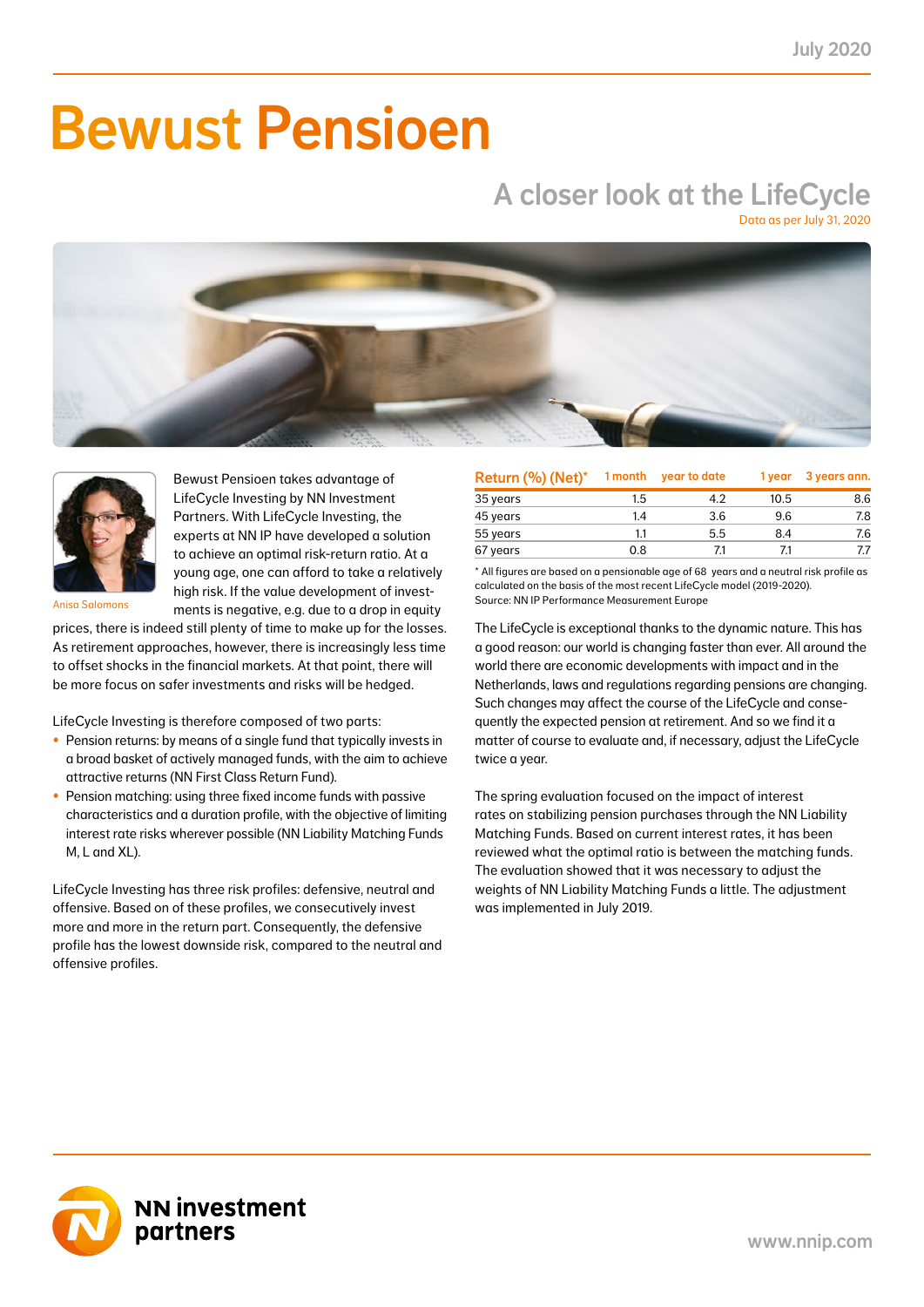### Bewust Pensioen (Defensive risk profile) Determined the Data as per July 31, 2020

| 35 years old                        | 1 month |                            | I month Year to date | Year to date        | 1 year | 1 year | 3 years | 3 years | 3 years | 3 years                                                                             |         |
|-------------------------------------|---------|----------------------------|----------------------|---------------------|--------|--------|---------|---------|---------|-------------------------------------------------------------------------------------|---------|
| Net Return %                        |         | <b>Return Contribution</b> | <b>Return</b>        | <b>Contribution</b> |        |        |         |         |         | Return Contribution Return (ann) Contribution (ann) Return (cum) Contribution (cum) | Weight* |
| <b>Pension Returns</b>              |         |                            |                      |                     |        |        |         |         |         |                                                                                     |         |
| NN First Class Return Fund II - N   | 1.5     | 1.2                        | 3.0                  | 2.4                 | 10.2   | 8.1    | 8.1     | 6.5     | 26.2    | 21.5                                                                                | 80.0    |
| <b>Pension Matching</b>             |         |                            |                      |                     |        |        |         |         |         |                                                                                     |         |
| <b>NN Liability Matching Fund M</b> | 0.1     | 0.0                        | 1.1                  | 0.1                 | 0.0    | 0.0    | 1.2     | 0.1     | 3.7     | 0.4                                                                                 | 11.0    |
| NN Liability Matching Fund L        | 1.0     | 0.0                        | 13.1                 | 0.0                 | 10.7   | 0.0    | 12.8    | 0.0     | 43.7    | 0.0                                                                                 | 0.0     |
| NN Liability Matching Fund XL       | 2.4     | 0.3                        | 31.1                 | 2.8                 | 28.5   | 2.8    | 26.9    | 2.4     | 104.4   | 8.0                                                                                 | 9.0     |
| <b>TOTAL</b>                        |         | 1.5                        |                      | 5.4                 |        | 10.9   |         | 9.1     |         | 29.9                                                                                | 100%    |

| 45 years old<br>Net Return %      | l month | 1 month<br><b>Return Contribution</b> | Year to date<br><b>Return</b> | Year to date<br><b>Contribution</b> | 1 year | 1 vear | 3 years | 3 years | 3 years | 3 years<br>Return Contribution Return (ann) Contribution (ann) Return (cum) Contribution (cum) | Weight* |
|-----------------------------------|---------|---------------------------------------|-------------------------------|-------------------------------------|--------|--------|---------|---------|---------|------------------------------------------------------------------------------------------------|---------|
| <b>Pension Returns</b>            |         |                                       |                               |                                     |        |        |         |         |         |                                                                                                |         |
| NN First Class Return Fund II - N | 1.5     | 1.1                                   | 3.0                           | 2.3                                 | 10.2   | 7.6    | 8.1     | 6.1     | 26.2    | 19.8                                                                                           | 75.0    |
| <b>Pension Matching</b>           |         |                                       |                               |                                     |        |        |         |         |         |                                                                                                |         |
| NN Liability Matching Fund M      | 0.1     | 0.0                                   | 1.1                           | 0.2                                 | 0.0    | 0.0    | 1.2     | 0.2     | 3.7     | 0.7                                                                                            | 19.0    |
| NN Liability Matching Fund L      | 1.0     | 0.0                                   | 13.1                          | 0.0                                 | 10.7   | 0.0    | 12.8    | 0.0     | 43.7    | 0.0                                                                                            | 0.0     |
| NN Liability Matching Fund XL     | 2.4     | 0.2                                   | 31.1                          | 2.0                                 | 28.5   | 2.0    | 26.9    | 1.7     | 104.4   | 5.6                                                                                            | 7.0     |
| <b>TOTAL</b>                      |         | 1.3                                   |                               | 4.5                                 |        | 9.6    |         | 8.0     |         | 26.1                                                                                           | 100%    |

| 55 years old<br>Net Return %      | l month<br>Return | 1 month<br><b>Contribution</b> | Year to date<br><b>Return</b> | Year to date<br><b>Contribution</b> | 1 year | 1 vear | 3 years | 3 years | 3 years | 3 years<br>Return Contribution Return (ann) Contribution (ann) Return (cum) Contribution (cum) | Weight* |
|-----------------------------------|-------------------|--------------------------------|-------------------------------|-------------------------------------|--------|--------|---------|---------|---------|------------------------------------------------------------------------------------------------|---------|
| <b>Pension Returns</b>            |                   |                                |                               |                                     |        |        |         |         |         |                                                                                                |         |
| NN First Class Return Fund II - N | 1.5               | 0.6                            | 3.0                           | 1.3                                 | 10.2   | 4.2    | 8.1     | 3.3     | 26.2    | 10.7                                                                                           | 41.0    |
| <b>Pension Matching</b>           |                   |                                |                               |                                     |        |        |         |         |         |                                                                                                |         |
| NN Liability Matching Fund M      | 0.1               | 0.0                            | 1.1                           | 0.4                                 | 0.0    | 0.0    | 1.2     | 0.5     | 3.7     | 1.6                                                                                            | 38.0    |
| NN Liability Matching Fund L      | 1.0               | 0.1                            | 13.1                          | 1.3                                 | 10.7   | 1.1    | 12.8    | 1.3     | 43.7    | 4.3                                                                                            | 10.0    |
| NN Liability Matching Fund XL     | 2.4               | 0.3                            | 31.1                          | 3.4                                 | 28.5   | 3.2    | 26.9    | 2.8     | 104.4   | 9.0                                                                                            | 11.0    |
| <b>TOTAL</b>                      |                   | 1.1                            |                               | 6.3                                 |        | 8.5    |         | 7.9     |         | 25.5                                                                                           | 100%    |

| 67 years old<br>Net Return %      | I month | 1 month<br><b>Return Contribution</b> | <b>Year to date</b><br>Return | Year to date<br><b>Contribution</b> | 1 year | 1 year | 3 years | 3 years | 3 years | 3 years<br>Return Contribution Return (ann) Contribution (ann) Return (cum) Contribution (cum) | Weight* |
|-----------------------------------|---------|---------------------------------------|-------------------------------|-------------------------------------|--------|--------|---------|---------|---------|------------------------------------------------------------------------------------------------|---------|
| <b>Pension Returns</b>            |         |                                       |                               |                                     |        |        |         |         |         |                                                                                                |         |
| NN First Class Return Fund II - N | 1.5     | 0.3                                   | 3.0                           | 0.6                                 | 10.2   | 2.0    | 8.1     | 1.6     | 26.2    | 5.2                                                                                            | 20.0    |
| <b>Pension Matching</b>           |         |                                       |                               |                                     |        |        |         |         |         |                                                                                                |         |
| NN Liability Matching Fund M      | 0.1     | 0.0                                   | 1.1                           | 0.4                                 | 0.0    | 0.0    | 1.2     | 0.5     | 3.7     | 1.5                                                                                            | 33.0    |
| NN Liability Matching Fund L      | 1.0     | 0.5                                   | 13.1                          | 6.1                                 | 10.7   | 5.0    | 12.8    | 5.6     | 43.7    | 18.0                                                                                           | 47.0    |
| NN Liability Matching Fund XL     | 2.4     | 0.0                                   | 31.1                          | 0.0                                 | 28.5   | 0.0    | 26.9    | 0.0     | 104.4   | 0.0                                                                                            | 0.0     |
| <b>TOTAL</b>                      |         | 0.8                                   |                               | 7.1                                 |        | 7.1    |         | 7.7     |         | 24.8                                                                                           | 100%    |

\* Over the years. the fund's weightings in the LifeCycle may change. The figures shown in the column 'weighting' are based on the most recent weighting of the LifeCycle. This means that the returns shown in the columns cannot exactly be derived from this report.

The contribution is the contribution to the total net return based on the current weights in the LifeCycle model (2019-2020) Source: NN IP Performance Measurement Europe

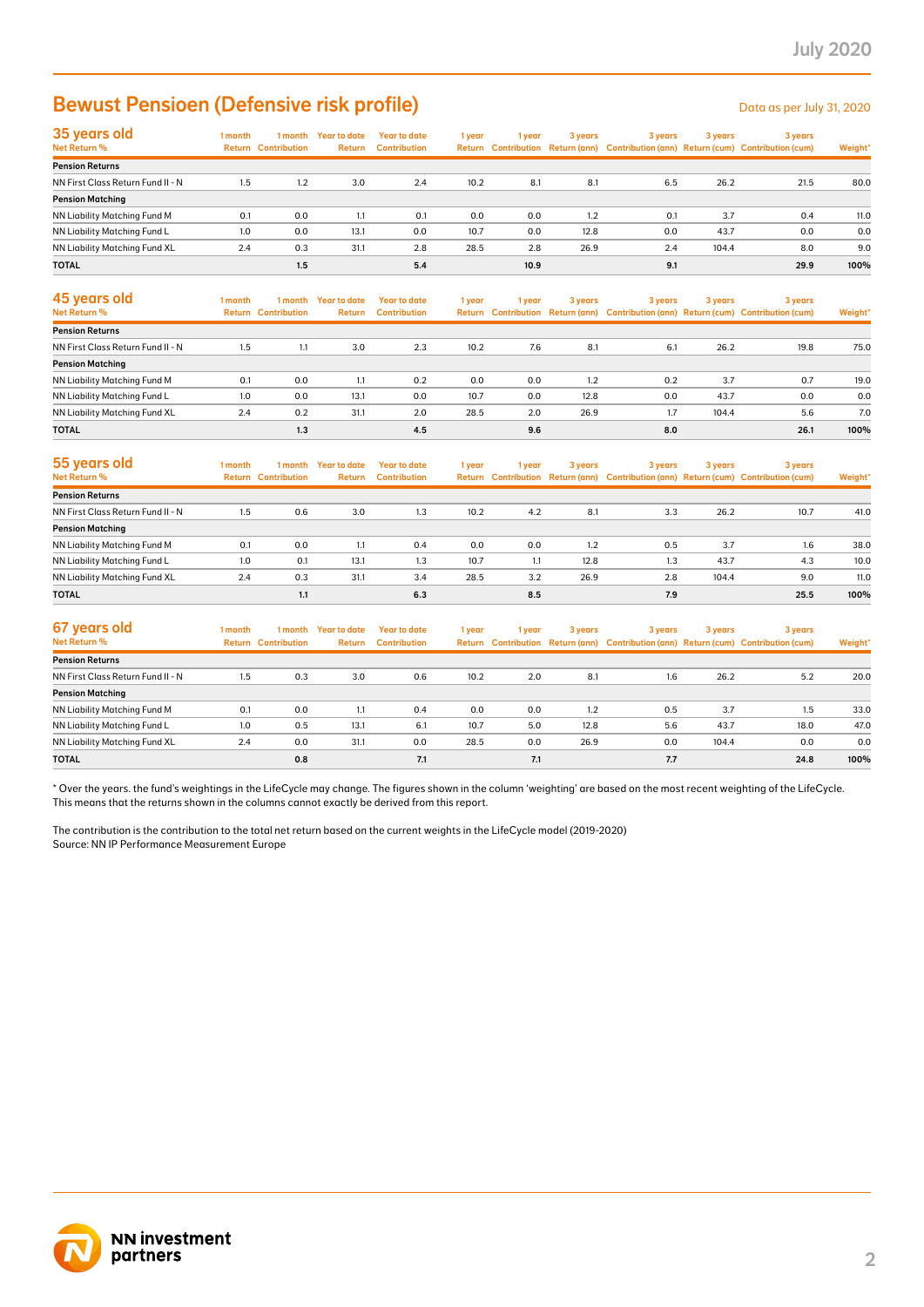### Bewust Pensioen (Neutral risk profile) Data as per July 31, 2020

| 35 years old                      | 1 month | l month                    | Year to date | Year to date        | 1 year | l year | 3 years | 3 years | 3 years | 3 years                                                                             |         |
|-----------------------------------|---------|----------------------------|--------------|---------------------|--------|--------|---------|---------|---------|-------------------------------------------------------------------------------------|---------|
| Net Return %                      |         | <b>Return Contribution</b> | Return       | <b>Contribution</b> |        |        |         |         |         | Return Contribution Return (ann) Contribution (ann) Return (cum) Contribution (cum) | Weight* |
| <b>Pension Returns</b>            |         |                            |              |                     |        |        |         |         |         |                                                                                     |         |
| NN First Class Return Fund II - N | 1.5     | 1.3                        | 3.0          | 2.7                 | 10.2   | 9.1    | 8.1     | 7.3     | 26.2    | 23.9                                                                                | 90.0    |
| <b>Pension Matching</b>           |         |                            |              |                     |        |        |         |         |         |                                                                                     |         |
| NN Liability Matching Fund M      | 0.1     | 0.0                        | 1.1          | 0.1                 | 0.0    | 0.0    | 1.2     | 0.1     | 3.7     | 0.2                                                                                 | 5.0     |
| NN Liability Matching Fund L      | 1.0     | 0.0                        | 13.1         | 0.0                 | 10.7   | 0.0    | 12.8    | 0.0     | 43.7    | 0.0                                                                                 | 0.0     |
| NN Liability Matching Fund XL     | 2.4     | 0.1                        | 31.1         | 1.4                 | 28.5   | 1.4    | 26.9    | 1.2     | 104.4   | 3.9                                                                                 | 5.0     |
| <b>TOTAL</b>                      |         | 1.5                        |              | 4.2                 |        | 10.5   |         | 8.6     |         | 28.0                                                                                | 100%    |

| 45 years old<br>Net Return %      | 1 month | 1 month<br><b>Return Contribution</b> | Year to date<br><b>Return</b> | Year to date<br><b>Contribution</b> | 1 year | 1 vear | 3 years | 3 years | 3 years | 3 years<br>Return Contribution Return (ann) Contribution (ann) Return (cum) Contribution (cum) | Weight* |
|-----------------------------------|---------|---------------------------------------|-------------------------------|-------------------------------------|--------|--------|---------|---------|---------|------------------------------------------------------------------------------------------------|---------|
| <b>Pension Returns</b>            |         |                                       |                               |                                     |        |        |         |         |         |                                                                                                |         |
| NN First Class Return Fund II - N | 1.5     | 1.3                                   | 3.0                           | 2.6                                 | 10.2   | 8.7    | 8.1     | 6.9     | 26.2    | 22.3                                                                                           | 85.0    |
| <b>Pension Matching</b>           |         |                                       |                               |                                     |        |        |         |         |         |                                                                                                |         |
| NN Liability Matching Fund M      | 0.1     | 0.0                                   | 1.1                           | 0.1                                 | 0.0    | 0.0    | 1.2     | 0.1     | 3.7     | 0.5                                                                                            | 12.0    |
| NN Liability Matching Fund L      | 1.0     | 0.0                                   | 13.1                          | 0.0                                 | 10.7   | 0.0    | 12.8    | 0.0     | 43.7    | 0.0                                                                                            | 0.0     |
| NN Liability Matching Fund XL     | 2.4     | 0.1                                   | 31.1                          | 0.9                                 | 28.5   | 0.9    | 26.9    | 0.8     | 104.4   | 2.5                                                                                            | 3.0     |
| <b>TOTAL</b>                      |         | 1.4                                   |                               | 3.6                                 |        | 9.6    |         | 7.8     |         | 25.3                                                                                           | 100%    |

| 55 years old<br><b>Net Return %</b> | l month | 1 month<br><b>Return Contribution</b> | <b>Year to date</b><br>Return | <b>Year to date</b><br><b>Contribution</b> | 1 year | 1 year | 3 years | 3 years | 3 years | 3 years<br>Return Contribution Return (ann) Contribution (ann) Return (cum) Contribution (cum) | Weight* |
|-------------------------------------|---------|---------------------------------------|-------------------------------|--------------------------------------------|--------|--------|---------|---------|---------|------------------------------------------------------------------------------------------------|---------|
| <b>Pension Returns</b>              |         |                                       |                               |                                            |        |        |         |         |         |                                                                                                |         |
| NN First Class Return Fund II - N   | 1.5     | 0.7                                   | 3.0                           | 1.5                                        | 10.2   | 5.0    | 8.1     | 4.0     | 26.2    | 12.9                                                                                           | 50.0    |
| <b>Pension Matching</b>             |         |                                       |                               |                                            |        |        |         |         |         |                                                                                                |         |
| NN Liability Matching Fund M        | 0.1     | 0.0                                   | 1.1                           | 0.4                                        | 0.0    | 0.0    | 1.2     | 0.4     | 3.7     | 1.4                                                                                            | 34.0    |
| NN Liability Matching Fund L        | 1.0     | 0.1                                   | 13.1                          | 1.0                                        | 10.7   | 0.9    | 12.8    | 1.0     | 43.7    | 3.4                                                                                            | 8.0     |
| NN Liability Matching Fund XL       | 2.4     | 0.2                                   | 31.1                          | 2.6                                        | 28.5   | 2.5    | 26.9    | 2.1     | 104.4   | 6.9                                                                                            | 8.0     |
| <b>TOTAL</b>                        |         | 1.1                                   |                               | 5.5                                        |        | 8.4    |         | 7.6     |         | 24.6                                                                                           | 100%    |

| 67 years old<br>Net Return %      | 1 month | 1 month<br><b>Return Contribution</b> | Year to date<br>Return | Year to date<br><b>Contribution</b> | 1 year | 1 year | 3 years | 3 years | 3 years | 3 years<br>Return Contribution Return (ann) Contribution (ann) Return (cum) Contribution (cum) | Weight* |
|-----------------------------------|---------|---------------------------------------|------------------------|-------------------------------------|--------|--------|---------|---------|---------|------------------------------------------------------------------------------------------------|---------|
| <b>Pension Returns</b>            |         |                                       |                        |                                     |        |        |         |         |         |                                                                                                |         |
| NN First Class Return Fund II - N | 1.5     | 0.3                                   | 3.0                    | 0.6                                 | 10.2   | 2.0    | 8.1     | 1.6     | 26.2    | 5.2                                                                                            | 20.0    |
| <b>Pension Matching</b>           |         |                                       |                        |                                     |        |        |         |         |         |                                                                                                |         |
| NN Liability Matching Fund M      | 0.1     | 0.0                                   | 1.1                    | 0.4                                 | 0.0    | 0.0    | 1.2     | 0.5     | 3.7     | 1.5                                                                                            | 33.0    |
| NN Liability Matching Fund L      | 1.0     | 0.5                                   | 13.1                   | 6.1                                 | 10.7   | 5.0    | 12.8    | 5.6     | 43.7    | 18.0                                                                                           | 47.0    |
| NN Liability Matching Fund XL     | 2.4     | 0.0                                   | 31.1                   | 0.0                                 | 28.5   | 0.0    | 26.9    | 0.0     | 104.4   | 0.0                                                                                            | 0.0     |
| <b>TOTAL</b>                      |         | 0.8                                   |                        | 7.1                                 |        | 7.1    |         | 7.7     |         | 24.8                                                                                           | 100%    |

\* Over the years. the fund's weightings in the LifeCycle may change. The figures shown in the column 'weighting' are based on the most recent weighting of the LifeCycle. This means that the returns shown in the columns cannot exactly be derived from this report.

The contribution is the contribution to the total net return based on the current weights in the LifeCycle model (2019-2020) Source: NN IP Performance Measurement Europe